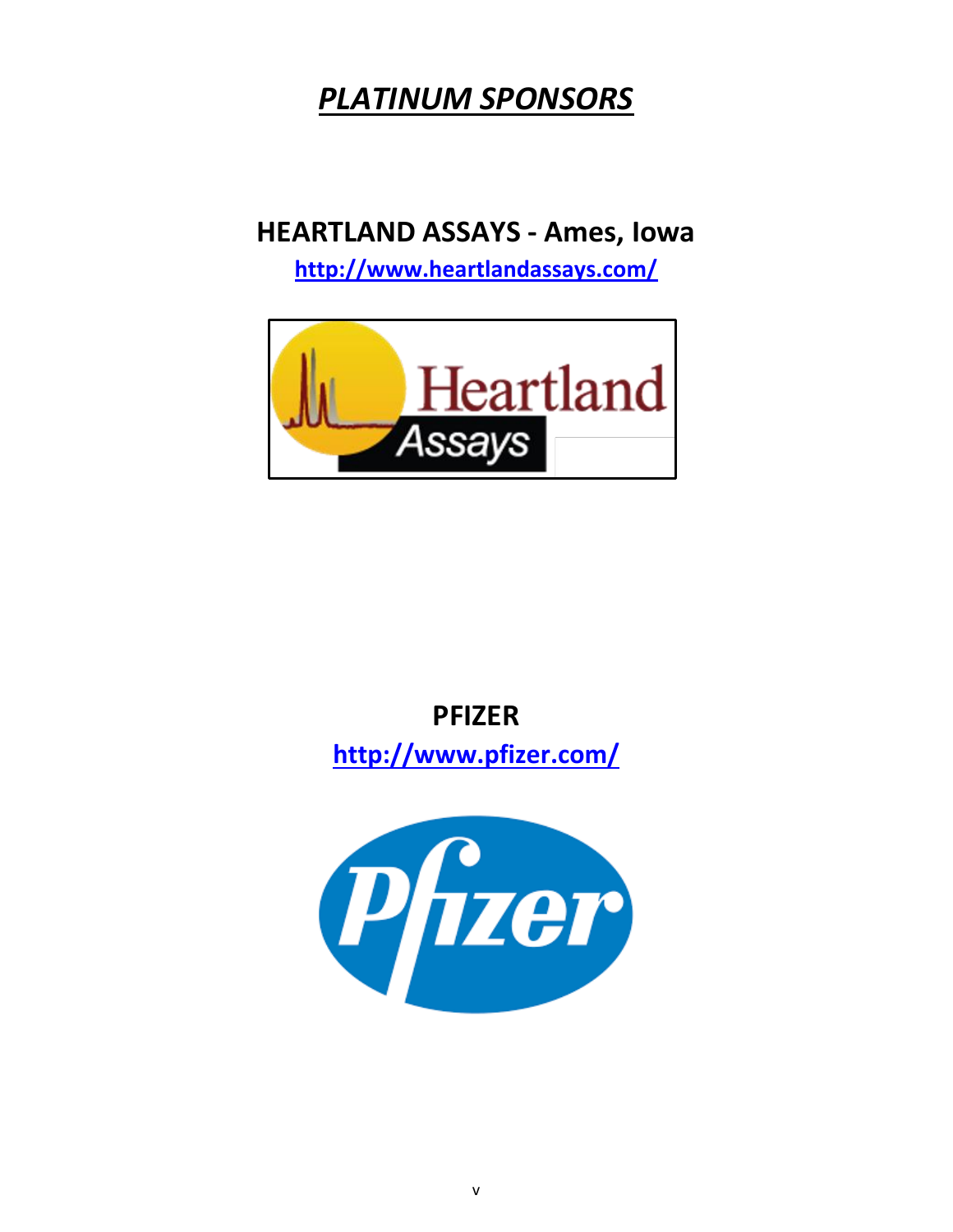## *GOLD SPONSORS*



The Bioscientifica Trust exists to distribute funds to assist and support early-career scientists and clinicians in biomedicine and the life sciences by helping to facilitate networking, cooperative research, and other interactions through the provision of small grants. The application process aims to be quick and simple and is open to investigators from across the globe. Applications are competitively assessed and awarded over three funding rounds throughout each year.

**TRUST** 

The Bioscientifica Trust was initiated by [Bioscientifica Limited,](http://www.bioscientifica.com/) a provider of publishing, event organization, and association management services to the global scholarly community, with the support of several of its clients. The Trust receives funds from Bioscientifica but is a wholly independent entity with separate governance. The Bioscientifica Trust is a charity registered in the UK with charity number 1175434.

# *SILVER SPONSOR*